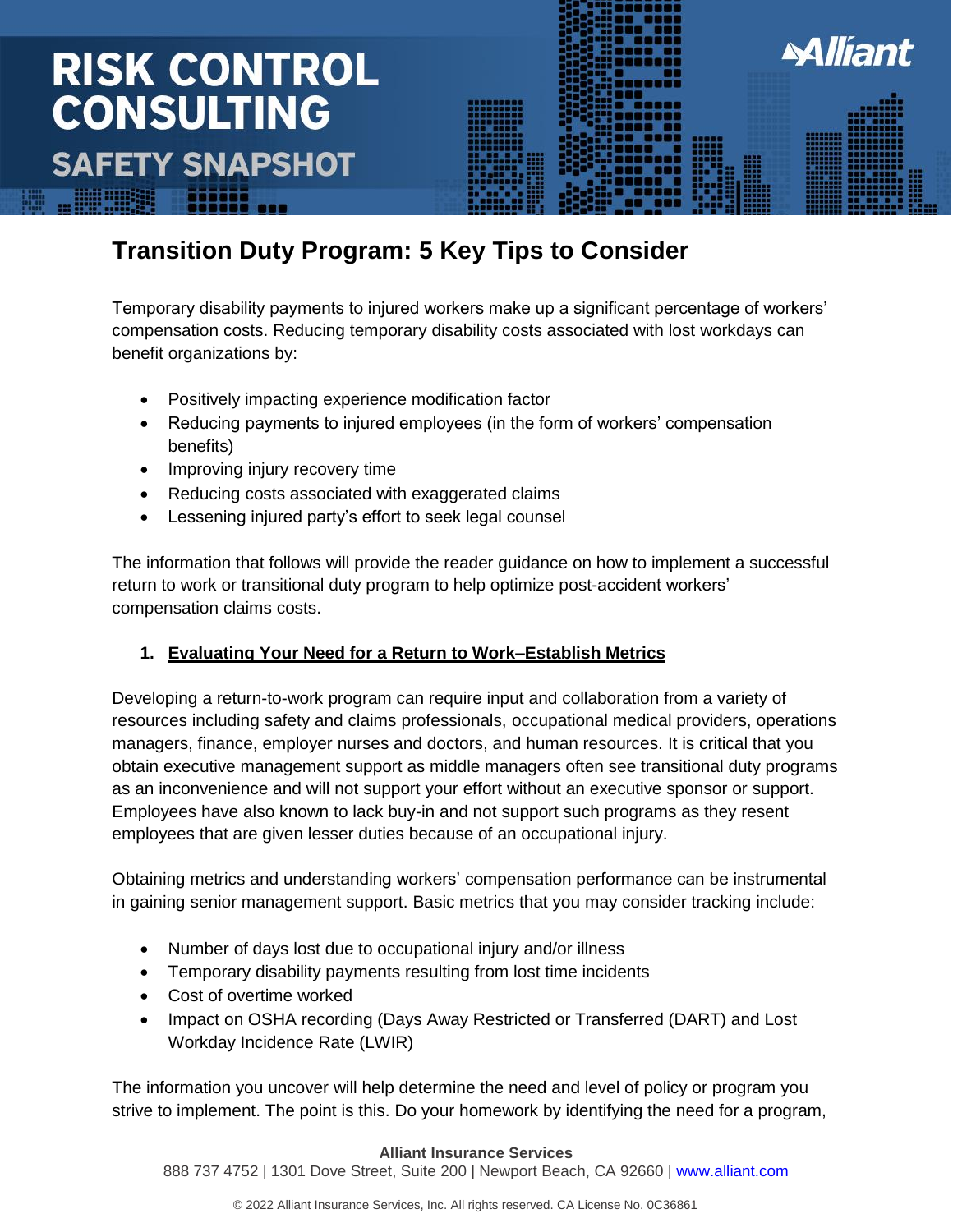# **RISK CONTROL<br>CONSULTING SAFETY SNAPSHOT**

while understanding the impact that an absent program has on the organization and potential barriers before spending time creating and attempting to implement your return-to-work program.

**Alliant** 

#### **2. Budgeting**

Understanding how you will fund a RTW program can be critical to success. You can use different methods to incentivize management's compliance with the program. Some organizations look at historical information and establish a pool to pay for payroll so as not to impact departmental payroll budgets and encourage compliance. Your goal should be to understand the return on investment for running a successful program. Keep in mind, some benefits to a successfully run program are not monetary and it can be difficult to measure due to a variety of variables.

#### **3. Developing a Program Outline**

Once you have understood your lost workday trends, identified desirable metrics, established a budget, and gained executive support, you can begin developing your program. Key elements to consider as you develop your RTW program include the following:

- Policy statement
- RTW process
- Defined program responsibilities for all levels of employment
- Written job descriptions for full time equivalent descriptions
- List of potentially "productive" RTW positions
- Budget for RTW placement
- Case management
- Documentation

#### **4. Involving Your Occupational Clinic**

It is imperative that risk managers work closely with their occupational clinic or medical provider to ensure that they understand the organization's RTW philosophy, work activities, and desire that everyone comes back to their position when they are physically capable. The goal should be short transitions, restriction and/or transfer. State labor laws may differ, but you can establish caps within HR policies to avoid extended periods of time on restricted duty. Once again, this is a discussion that should take place with your legal counsel and involve HR.